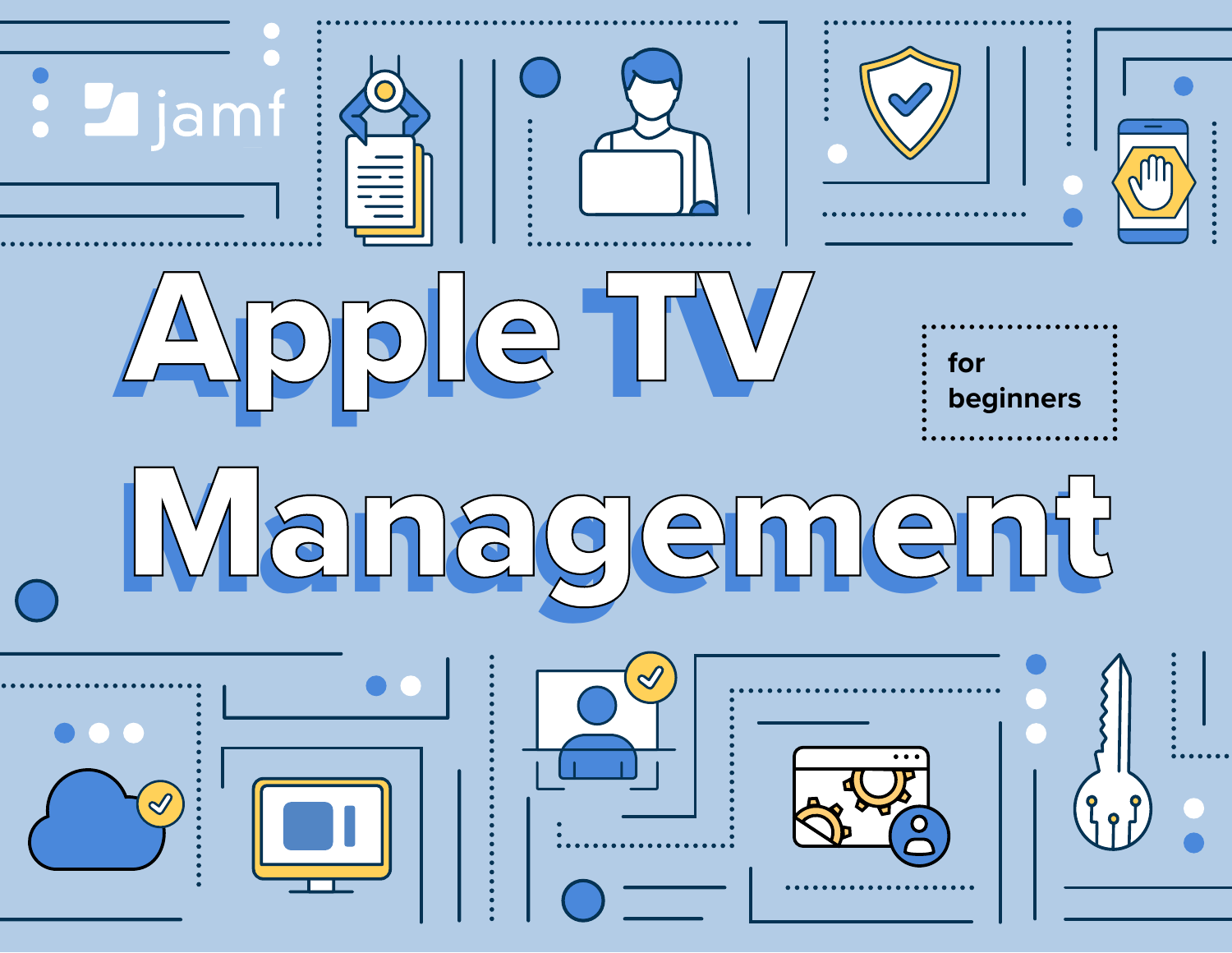

Apple TV has distinguished itself as a living room fixture, with families relying on it to stream digital content across multiple apps or from their personal devices using AirPlay. But its potential as a dedicated and scalable wireless media player featuring true zero-touch enrollment also makes it a powerful tool for enterprise, small and medium-business (SMB) and educational settings. Effectively utilizing existing hardware and network infrastructure, Apple TV is emerging as a preferred vehicle for messaging and reporting for many organizations.

95% of organizations responded to a **[survey](https://www.jamf.com/resources/white-papers/apple-tv-management-moving-business-forward/)** in our Jamf Nation community that they use Apple TV in their workplace environment. At one-third of the cost and one-sixth of the time to deploy of a classic media player, Apple TV is changing how businesses, schools and more communicate both internally and externally.

In this e-book, you'll find explanations of what makes Apple TV unique and how you can make it work for you. This guide introduces beginners to tvOS, the operating system developed specifically for the Apple TV, and covers the basics of enrollment, deployment and management. It also identifies some security considerations and evolving real-world uses of the Apple TV, including digital signage, dashboards and instructional content.



#### **You'll encounter the following topics:**

Get Pricing...

∣⊽ ☑ M ◘ M

> ⊡ ☑ M ⊠

> ø

M

☑

⊠

☑

☑

M

☑ ☑

 $\overline{z}$ 

M

☑

☑

⊠

ø

Ø

Ø

図

匢

- **• Apple TV gets its own OS**
- **• Introduction to Apple TV management**
- **• AMB, ASM and tvOS enrollment options**
- **• Deploying Apple TV**
- **• Device management post-enrollment**
- **• Security and access considerations**
- **• Real-world uses for the Apple TV**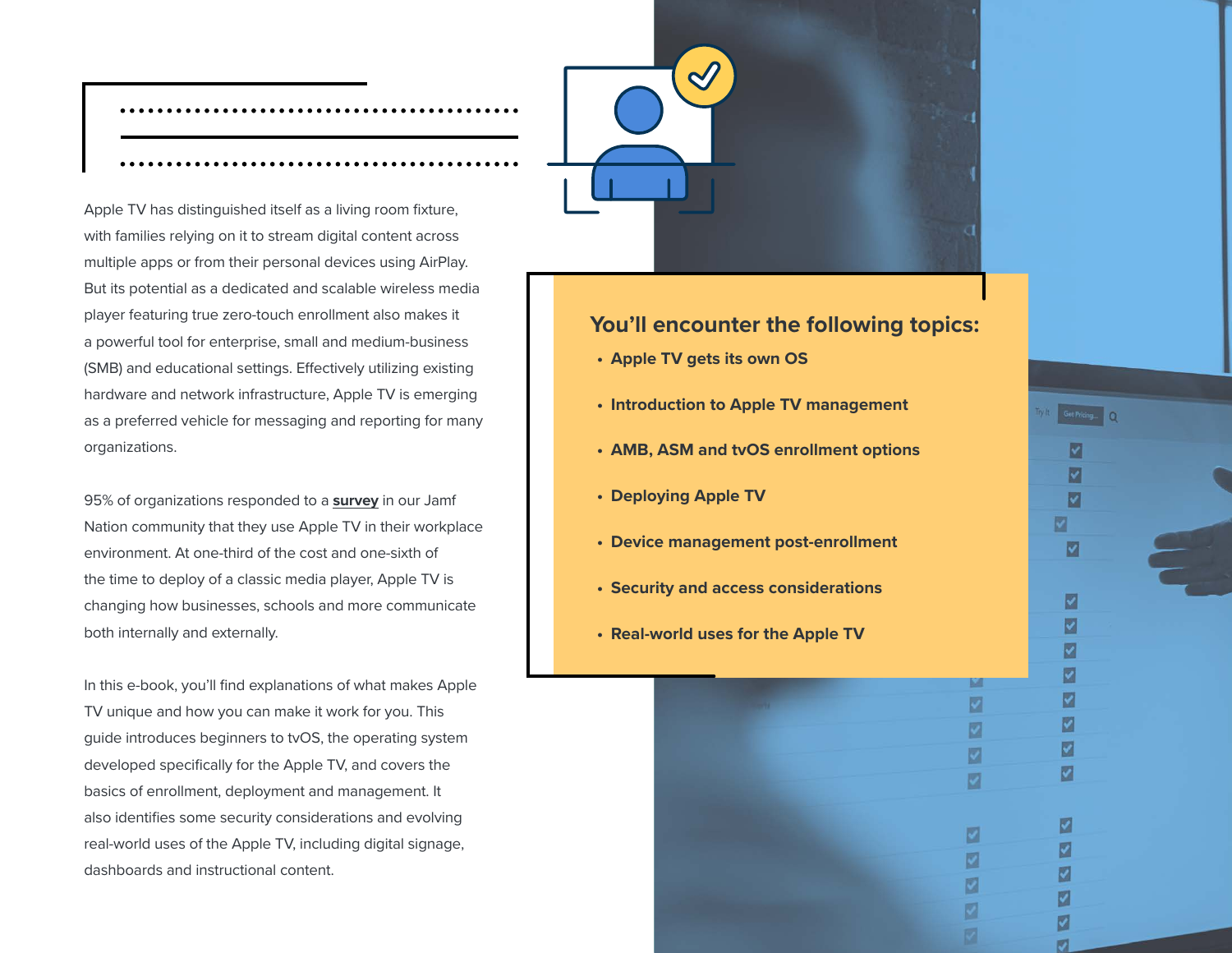# **Apple TV gets its own OS**

When it debuted, the Apple TV ran off of the same iOS operating system in use for iPhone and, at that time, iPad. But when Apple released the fourth generation of the device in 2015, the company unveiled tvOS as a separate operating system. While its user interface remains very similar in appearance to that of iOS, tvOS has differentiated itself further through subsequent versions.

tvOS is designed to enable the unique functionality of the Apple TV, supporting a variety of large-screen formats, several input types (including the standard remote) and dynamic displays of cinematic screensavers or user-designated signage. Its evolution as a distinct operating system has helped Apple TV to break away from the personal mobile device paradigm and to work effectively as a network-connected media player.

Since tvOS devices in corporate or school environments are usually intended for public display of content, it is critical that IT admins be able to control user access and permissions. tvOS is built to accommodate these needs while enabling a true zero-touch deployment: just plug in the device, connect to ethernet and the device is ready to go. The Apple TV is ideally suited to function as an enterprise-level, institutionally owned device. In the following sections, you'll learn about how and why you can use Apple programs and Jamf solutions to easily manage a fleet of tvOS devices for your organization.

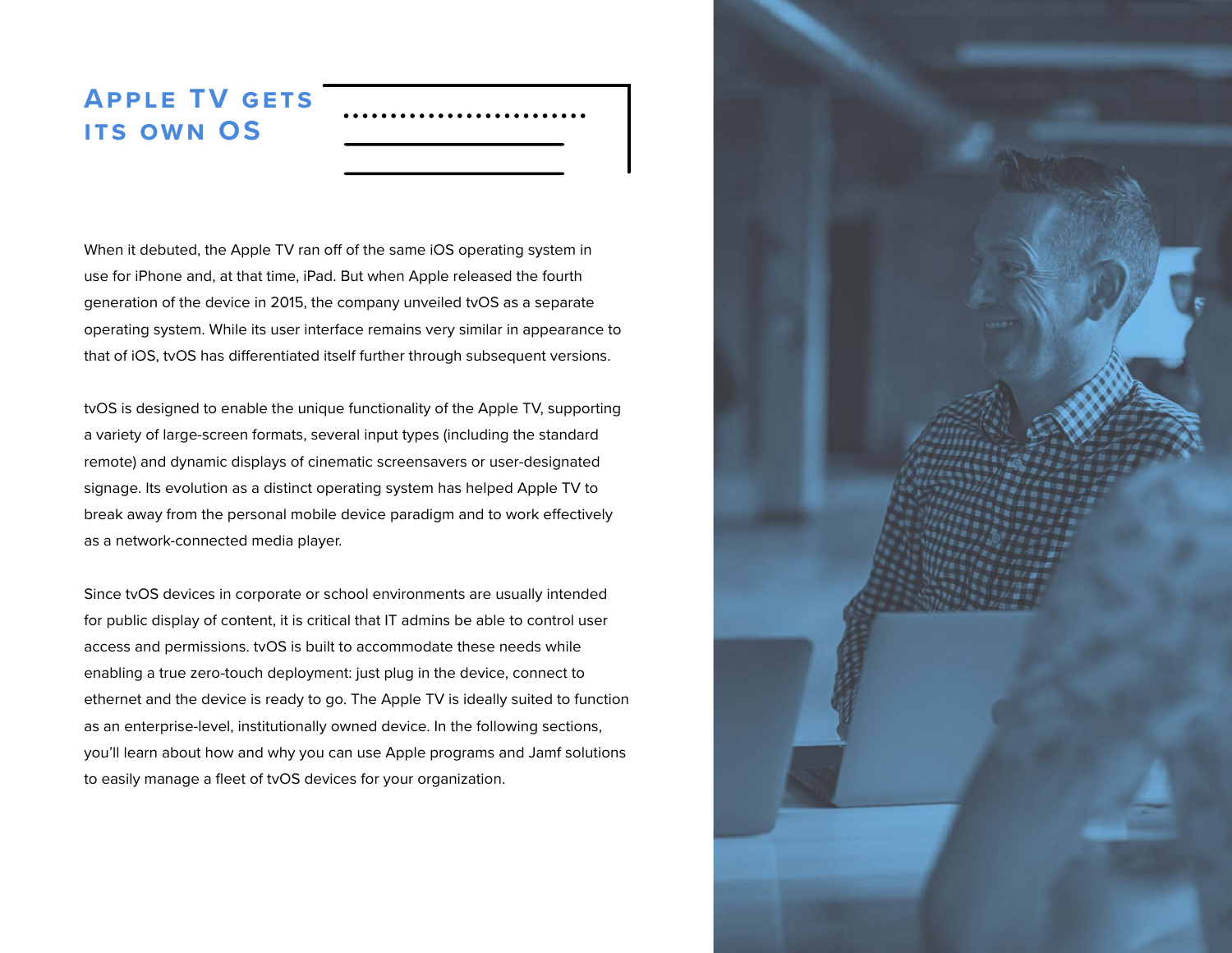# **Introduction to Apple TV MANAGEMENT**

For **[managing your Apple TV fleet](https://www.jamf.com/solutions/device-management/)**, you can use mobile device management (MDM), which is Apple's framework for managing tvOS, along with iOS and iPadOS. When you set up tvOS devices for your organization, you won't have the option of laying them all out on a table together. Each device will live at a separate location along with its display, and you'll need to be able to deploy and manage them from one central hub.

#### **How MDM works**

To effectively manage Apple devices and take advantage of their full range of capabilities, organizations require a reliable MDM solution. Three core components of the MDM framework to be familiar with are configuration profiles, commands and apps.

#### **Configuration profiles**

Configuration profiles define various settings for your Apple devices and tell that device how to behave. They can be used to automate configuration of passcode settings, Wi-Fi passwords and AirPlay permissions. They can also be used to restrict items, such as device features like the App Store, the ability to rename a device or the apps that are running in Single App Mode. These profiles can all be specified and deployed leveraging an MDM solution such as Jamf Pro.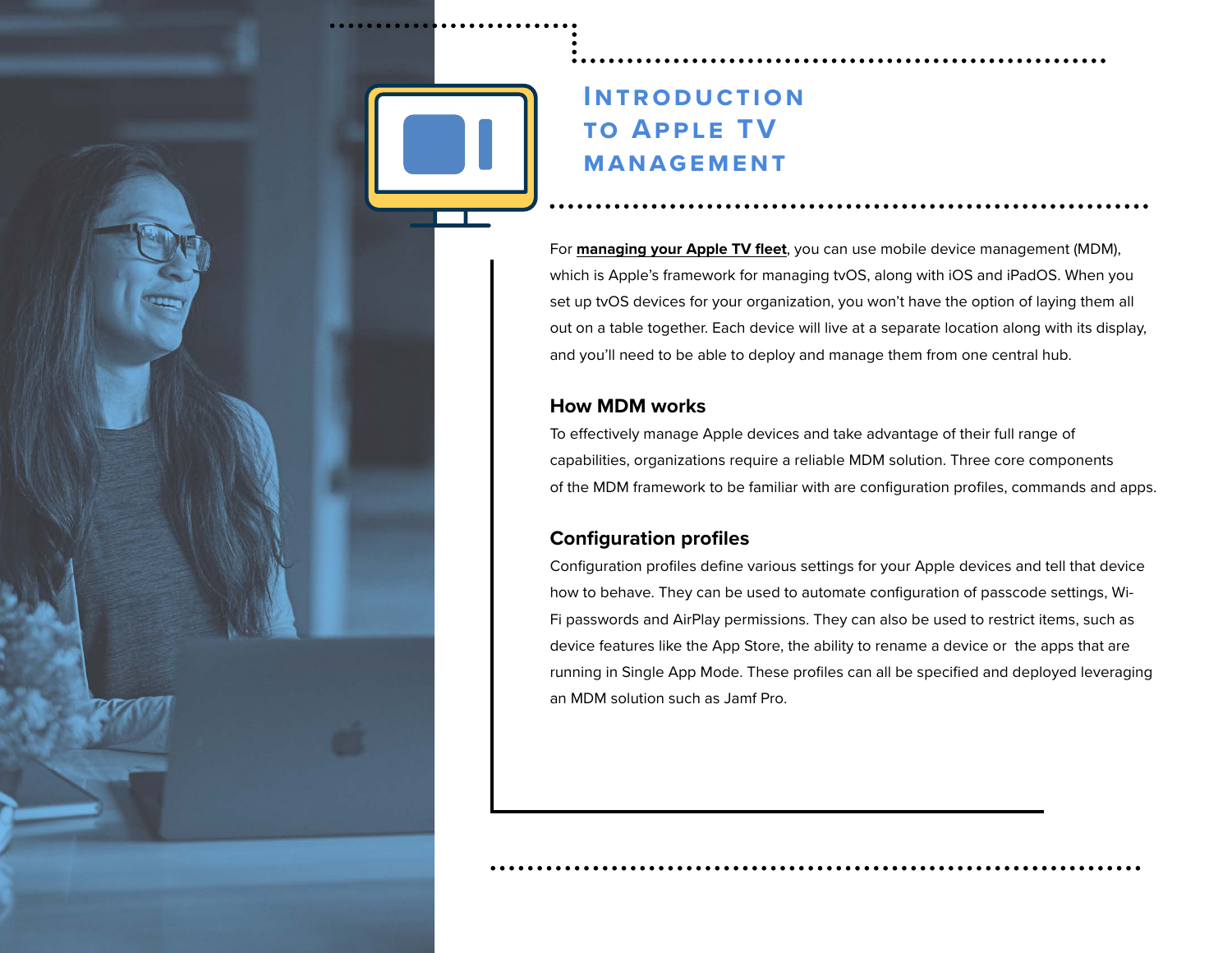

# **Introduction to Apple TV MANAGEMENT**

#### **MDM commands**

MDM commands are singular commands that you can send to your managed devices to take specific actions. Did you assign the use of an Apple TV to a certain customer or patient who has now left? Simply issue a remote wipe command to get rid of the user's account information and settings, restoring the device to its default state. Looking to power down a device or perform some preliminary troubleshooting? Remote shutdown and restart commands eliminate the need for physical access. Time to upgrade to the latest version of tvOS? Send the command to download and install updates. You can issue all of the necessary commands from your office; once you've plugged in an Apple TV, you should never need to touch it again.

#### **Apps**

There are a wide variety of apps designed to run in tvOS that transform the Apple TV into a real workhorse within your organizational infrastructure. From digital signage and dashboards to instructional videos and entertainment, these apps are redefining the role of the media player in public spaces. Read on for examples of some key apps and learn how they are already powering innovation in businesses, schools and more.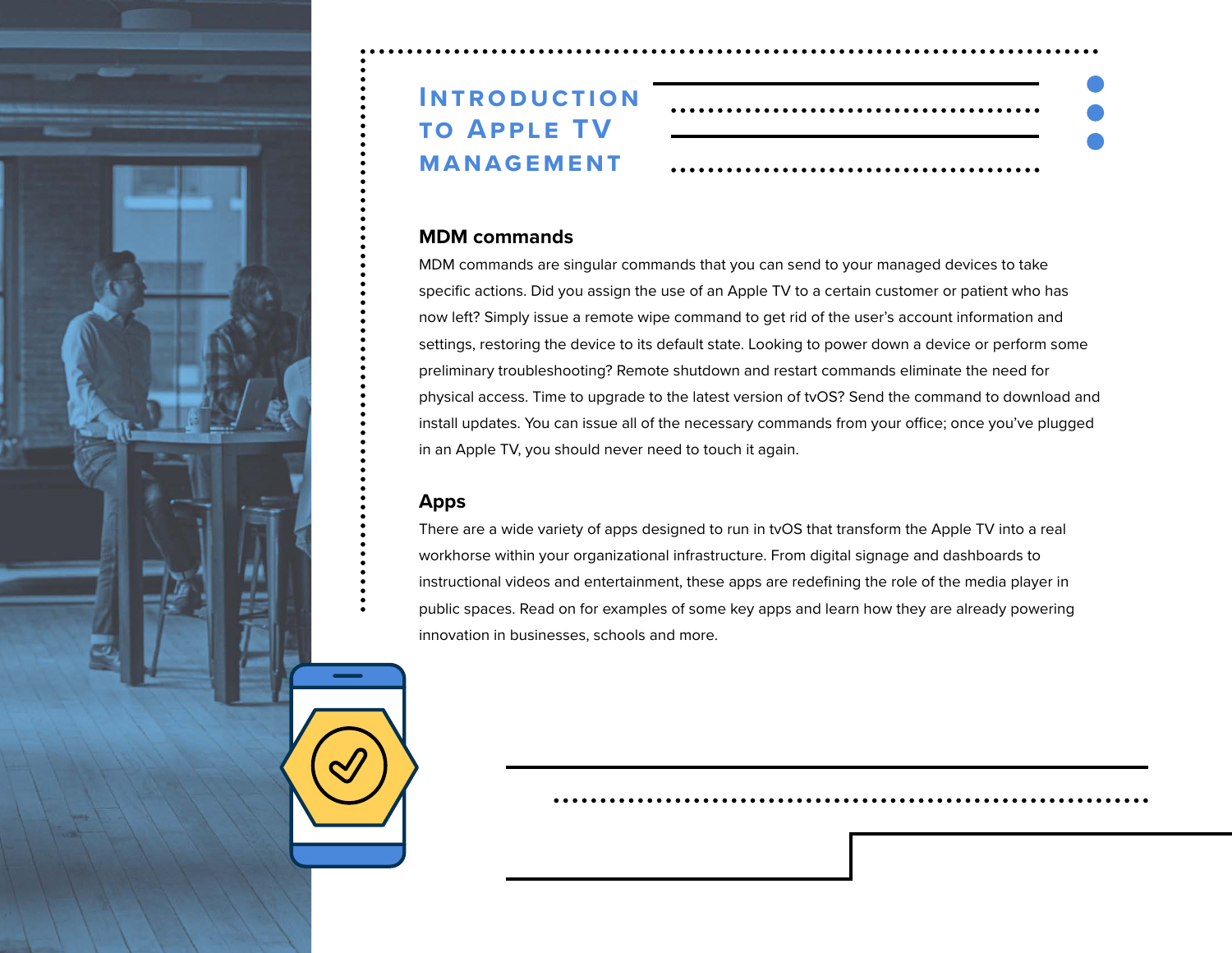# **Apple Business Manager, Apple School Manager and tvOS enrollment options**

Apple Business Manager and Apple School Manager offer key features needed to enable a zero-touch deployment strategy. These programs tell your device the first time it's taken out of the box and powered on to automatically enroll in your MDM server. They also allow you to procure app licenses from Apple and remotely deploy and manage them with your MDM solution like Jamf.

Best of all, these programs specifically designed for businesses and schools are available at no cost; the only requirement is that you procure your Apple technology from a supported vendor.

*\*Apple Business Manager and Apple School Manager take the place of the Device Enrollment Program (DEP) and the Volume Purchase Program (VPP).*



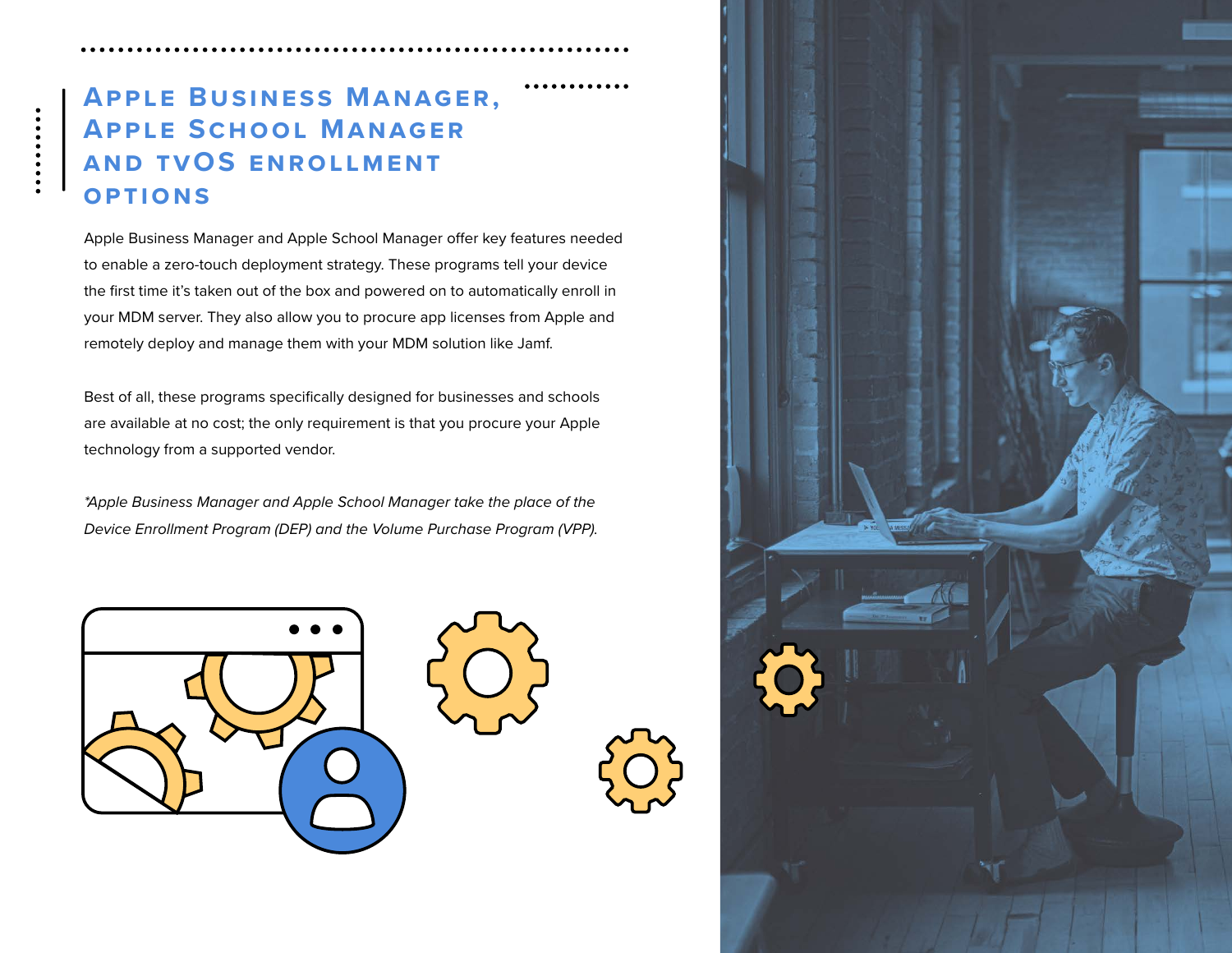### **Enrollment options tvOS**

| For tyOS                                                                                                          | <b>Description</b>                                                                                                                                                                                          | <b>User Experience</b>                                                                                                             | <b>Supervision</b>   | <b>Best For</b>                                                                                                                                                                   |
|-------------------------------------------------------------------------------------------------------------------|-------------------------------------------------------------------------------------------------------------------------------------------------------------------------------------------------------------|------------------------------------------------------------------------------------------------------------------------------------|----------------------|-----------------------------------------------------------------------------------------------------------------------------------------------------------------------------------|
| <b>Automatic zero-touch</b><br>enrollment with Apple<br><b>Business Manager or</b><br><b>Apple School Manager</b> | Automatic enrollment<br>over the air                                                                                                                                                                        | User receives shrink-<br>wrapped box, and the<br>device is automatically<br>configured when turned on<br>and plugged into ethernet | Yes.<br>(wirelessly) | Providing users an out-of-box experience                                                                                                                                          |
| <b>Apple Configurator</b>                                                                                         | Enrollment through<br>a Mac app that<br>connects to devices<br>via USB                                                                                                                                      | IT manages the setup<br>process and hands devices<br>to users                                                                      | Yes                  | When Apple Business Manager or Apple<br>School Manager are not an option<br>*Note, some newer Apple TV hardware<br>does not have a USB port and will require<br>an ethernet cable |
|                                                                                                                   | Performing zero-touch deployments via Apple School Manager or Apple Business Manager is the recommended way<br>to enroll Apple TV devices to save your organization time, and preserve the user experience. |                                                                                                                                    |                      |                                                                                                                                                                                   |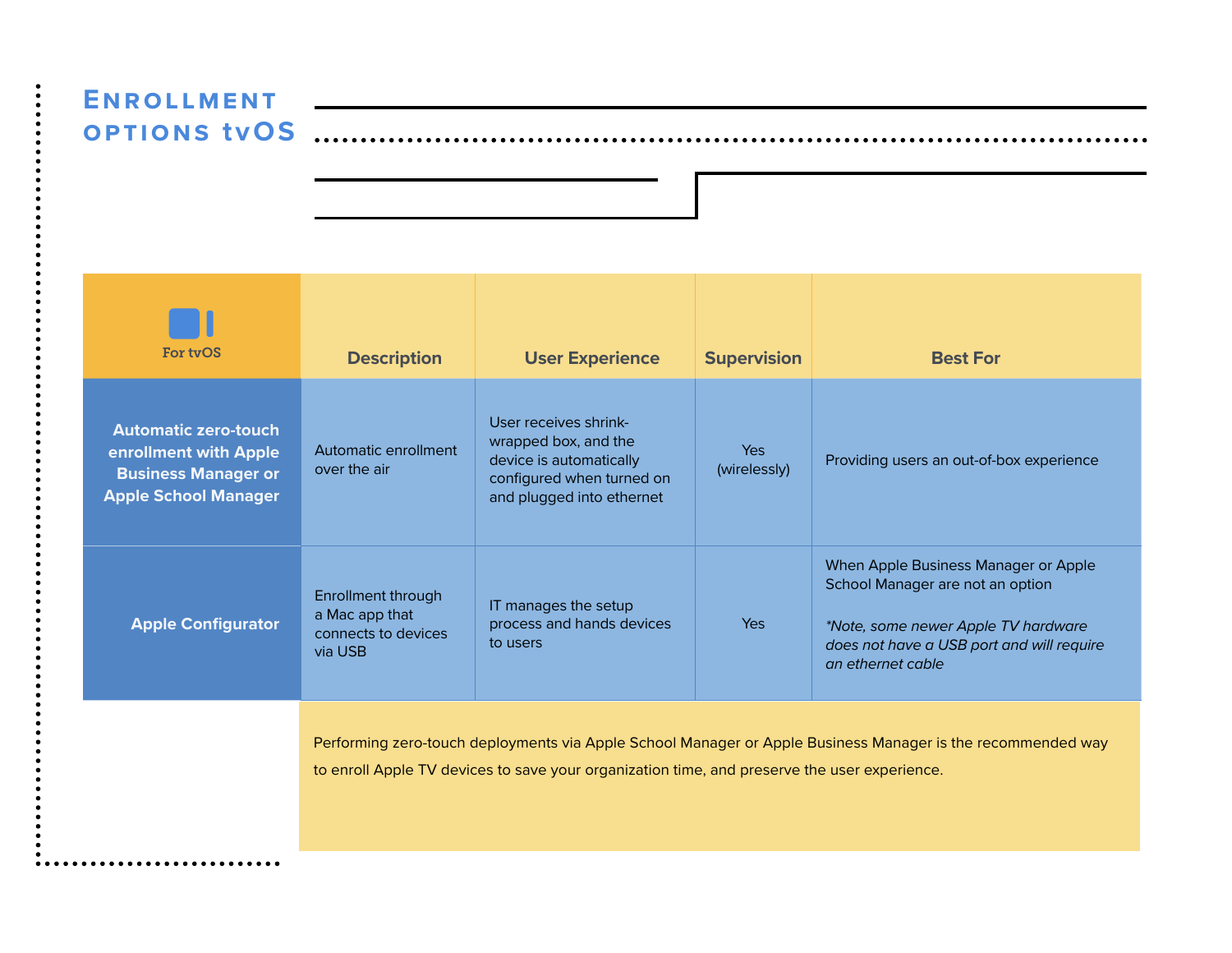

# **Deploying Apple TV**

**A zero-touch deployment strategy is the easiest and most efficient way for your IT admins to get your Apple TV fleet equipped with the functionality your organization needs. It's as simple as following these steps:**

- Sign up via Apple School Manager or Apple Business Manager and add your MDM server to your portal. 1.
- From the deployment program portal, find and procure app licenses from the "Apps and Books" menu. 2.
- Add app licenses to your MDM server, including free apps. 3.
- **4.** Deploy apps directly to devices.

### **Pairing MDM with Apple's deployment programs**

Your MDM server communicates to devices via the Apple Push Notification service (APNs) and tells them how to behave. This maintains a constant connection to your devices, so you don't have to. Commands, apps and profiles are all sent to the device over the air.

MDM software leverages the MDM framework built into Apple's operating systems. With your MDM solution, you can build configuration profiles based on the various settings you'd like to deliver and push them to your devices over the air via APNs. Configuration profiles can be built inside of Jamf.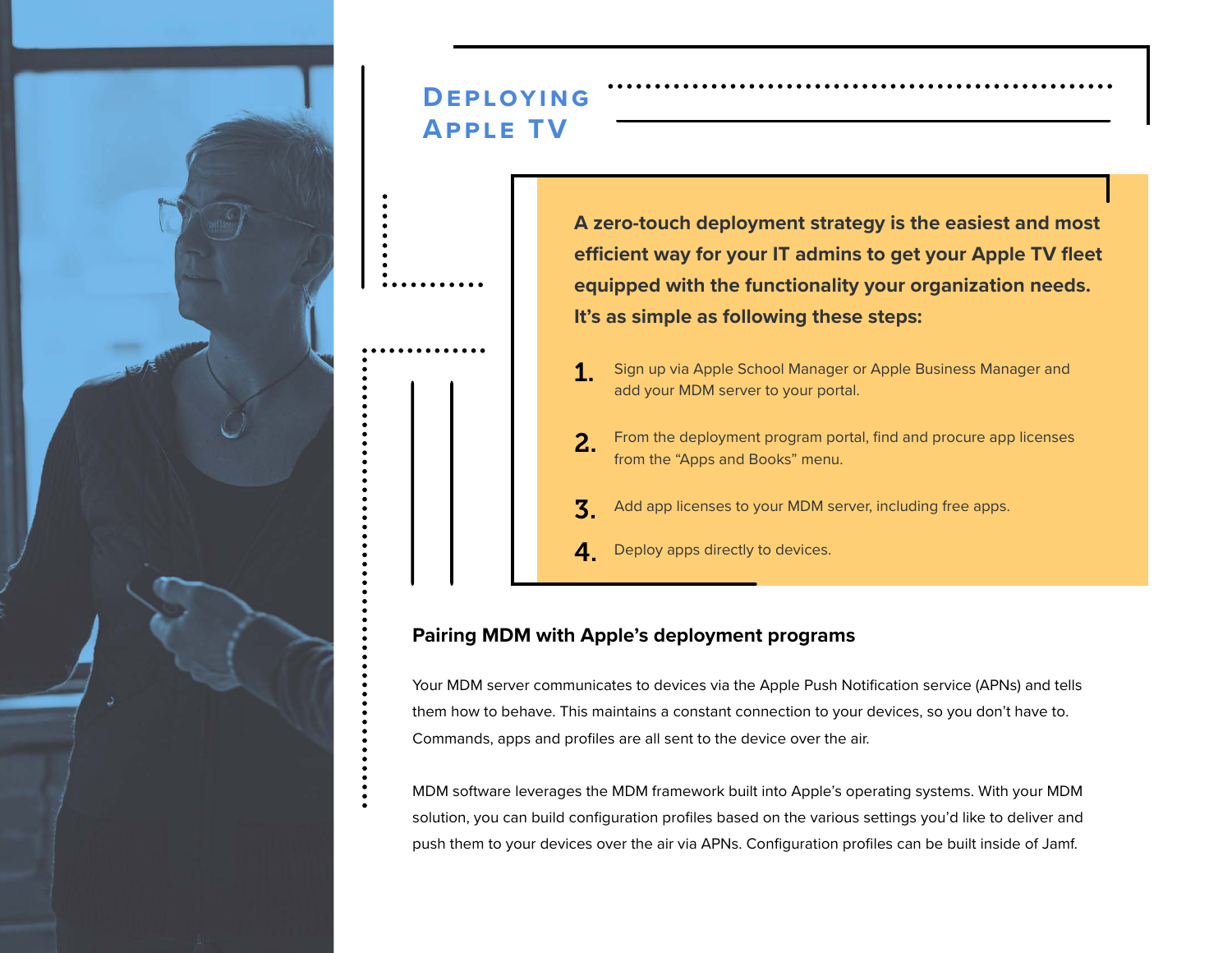# **Device MANAGEMENT post-enrollment**

Once your fleet of tvOS devices has been enrolled and provisioned, there are a number of functions that you can use to manage the devices.

#### **tvOS updates**

Using an MDM solution like Jamf Pro, it's easy to download and install **[new tvOS updates](https://docs.jamf.com/best-practice-workflows/jamf-pro/managing-tvos-updates/Updating_tvOS.html)** on all of your supervised devices at a time. Simply perform a search to identify each Apple TV needing an update and issue a mass action command. If you want to install a specific tvOS version that isn't necessarily the latest but is still signed by Apple, you can do that without difficulty.

#### **Configuration profiles**

Using an MDM solution, you can define settings with tvOS configuration profiles and distribute them to your Apple TV fleet. As a result, Wi-Fi, restrictions and AirPlay settings are more easily applied over the air. tvOS devices can also be placed in Single App Mode to customize the Apple TV experience by class or Conference Display Mode for an intuitive presentation workflow.

#### **Smart targeting**

With the ability to automatically collect inventory details, including Apple TV device names from all managed devices, you can quickly and accurately identify which devices require action. Based on this inventory information, IT admins can build targeted groups to trigger automatic device management tasks. For example, you can now find all tvOS devices without AirPlay settings configured and then deploy that configuration.

#### **AirPlay management**

You can mass associate and configure iOS devices with Apple TV, making it easy to display content from personal devices on a TV screen. This functionality eliminates the hassle of syncing devices every time and helps to free up IT staff from troubleshooting display issues.



#### **Wipe and restart**

With the ability to remotely wipe and re-boot an Apple TV anywhere and at any time, admins can easily troubleshoot devices without having to go to each device's physical location. Wiping and re-enrolling tvOS devices after users finish with them ensures the security and privacy of usernames, passwords and other personal information by removing them from the Apple TV.

#### **App and display support**

You can leverage MDM to deploy both custom in-house and App Store apps directly to Apple TV devices. Additionally, IT can set a Home Screen layout, show or hide apps and restrict media content based on age guidance.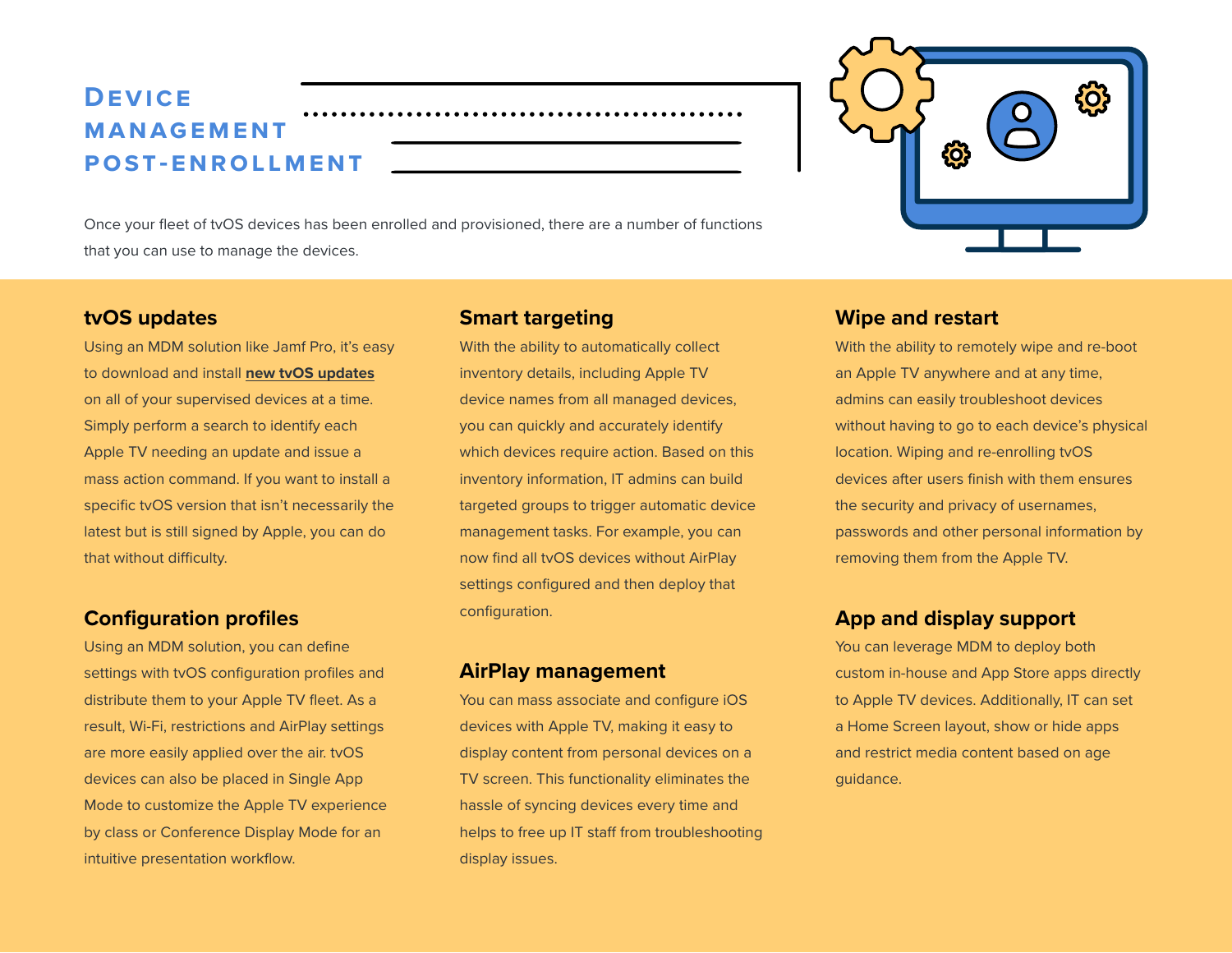

# **Security and access considerations**

As noted earlier, the ability to use a simple command to wipe an Apple TV after a user is done with it prevents subsequent users from accessing logged in apps, viewing history and other private information. By ensuring that each device will be restored to its default settings, you can give users the ability to enjoy whatever functionality you make available without worries. Healthcare providers can even use **[Jamf](https://marketplace.jamf.com/details/jamf-healthcare-listener/)  [Healthcare Listener](https://marketplace.jamf.com/details/jamf-healthcare-listener/)** to enable remote wipe commands for electronic medical records.

In an institutional setting, you have all the standard security concerns about bad actors accessing your devices to steal information or install malware. But with tvOS devices connected to large public displays, you also need to think about who can put content on your screens. Allowing vandalism to occur – or even accidental misuse – can have a profound negative impact on your workplace morale or brand image. That's why you need an MDM solution that makes it easy to fine-tune user profiles and permissions. You can also adjust your security settings relating to AirPlay, including setting passwords to allow specific Apple TV devices to automatically share associated iPads.

Jamf solutions allow you and your IT staff to handle permissions for users, associated devices and apps in such a way that you safeguard the privacy of your users and the reputation of your organization. While a distributed network of potential unattended media players can raise significant security issues, you have all the tools you need to make sure that each user is provided with the appropriate level of access – or lack thereof.

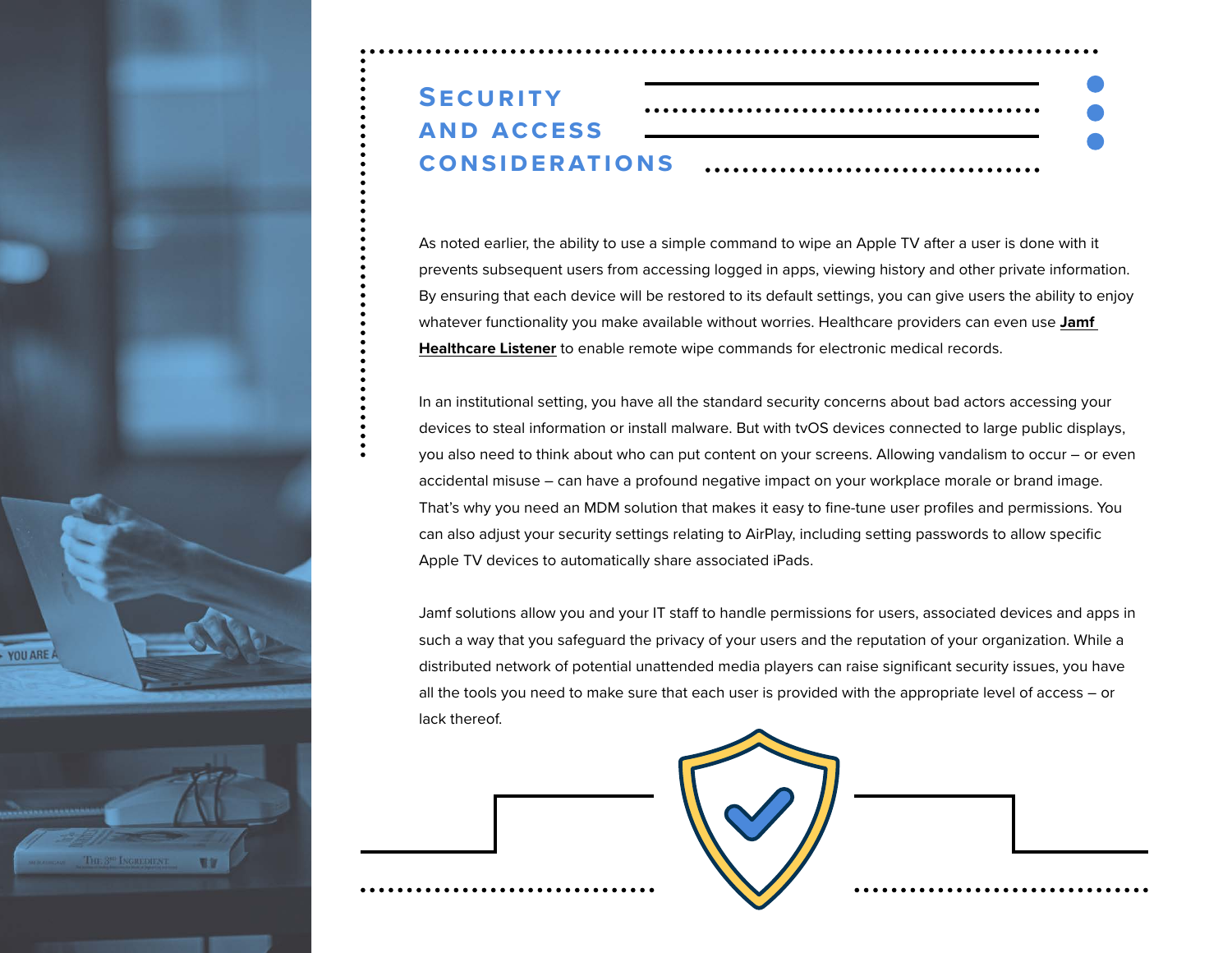# **Real-world uses for the Apple TV**

So where would you put an Apple TV, and what would you use it for? The good news is that all you need is a TV or other digital display, a power source and Wi-Fi connectivity; it's the ideal media player for integrating with your existing hardware and infrastructure. Here is a sampling of some of the places where Apple TV is revolutionizing work, school, hospitality and healthcare in the real world.

#### **From the breakroom to the factory floor**

Digital signage is changing the way that organizations deliver **[key messaging](https://www.jamf.com/resources/case-studies/pallet-service-corporation/)** to employees, customers and more. From facility maps to safety rules to inspirational thoughts, you can use your array of TV screens as a canvas to say exactly what you want at any given time. **Carousel Digital [Signage](https://marketplace.jamf.com/details/carousel-digital-signage/)**, **[Ditto](https://marketplace.jamf.com/details/ditto-receiver/)** and **[others](https://marketplace.jamf.com/apps/?operating-system=tvOS&tags=Digital%20Signage)** provide signage solutions that pair with Jamf offerings to enhance your creative control.

| <b>Carousel Digital Signage</b>                                                                                                                                                                                                                                                                                                                                                                                                                                                                                                                                                                                         | <b>Carousel + Jamf</b>                                                                                                                                                                                                                                                                                                                                                                                                                                                                                                                                                                                                                                                                                                                                          |
|-------------------------------------------------------------------------------------------------------------------------------------------------------------------------------------------------------------------------------------------------------------------------------------------------------------------------------------------------------------------------------------------------------------------------------------------------------------------------------------------------------------------------------------------------------------------------------------------------------------------------|-----------------------------------------------------------------------------------------------------------------------------------------------------------------------------------------------------------------------------------------------------------------------------------------------------------------------------------------------------------------------------------------------------------------------------------------------------------------------------------------------------------------------------------------------------------------------------------------------------------------------------------------------------------------------------------------------------------------------------------------------------------------|
| Carousel Digital Signage is a leading<br>developer driving what Apple TV can deliver<br>for organizations using digital signage. From<br>helping keep employees in the loop to<br>creating a collaborative space or delivering<br>a fresh, sleek look to rooms, companies are<br>using Carousel to grab people's attention<br>and immerse them in engaging, digital<br>communication.<br>As the result of long and fruitful relationships<br>with both Jamf and Apple, Carousel allows<br>you to fully unlock the potential of the Apple<br>TV as a means of communicating with your<br>institution and with the world. | Providing users an out-of-box experience with zero-touch deployment, you can:<br>Zero-touch enrollment of each device into Jamf:<br>Shrink-wrap to signage in seconds<br>Automated deployment of Carousel's app:<br>No Apple ID required<br><b>Security controls over Apple TV:</b><br>Disable remotes and lock device in Single App Mode<br><b>Advanced AirPlay permissions:</b><br>Only allow certain individuals the ability to AirPlay to specific displays<br>Real-time data always visible:<br>Show business data analytics across all your displays<br><b>Extended safety and alerting:</b><br>Integrate your CAP-based alerting system with Carousel and Apple TV<br>tvOS and Carousel app management:<br>Easily update your digital signage deployment |

**Billiam** 

**FI** 

四四四四

With Jamf and Carousel Digital Signage, all a user has to do is open the Apple TV box, plug it in and get started. That's it. **[Find out more](https://resources.jamf.com/documents/Channel/transform_communication_through_digital_signage.pdf)** about how our partnership can bring your display goals to fruition.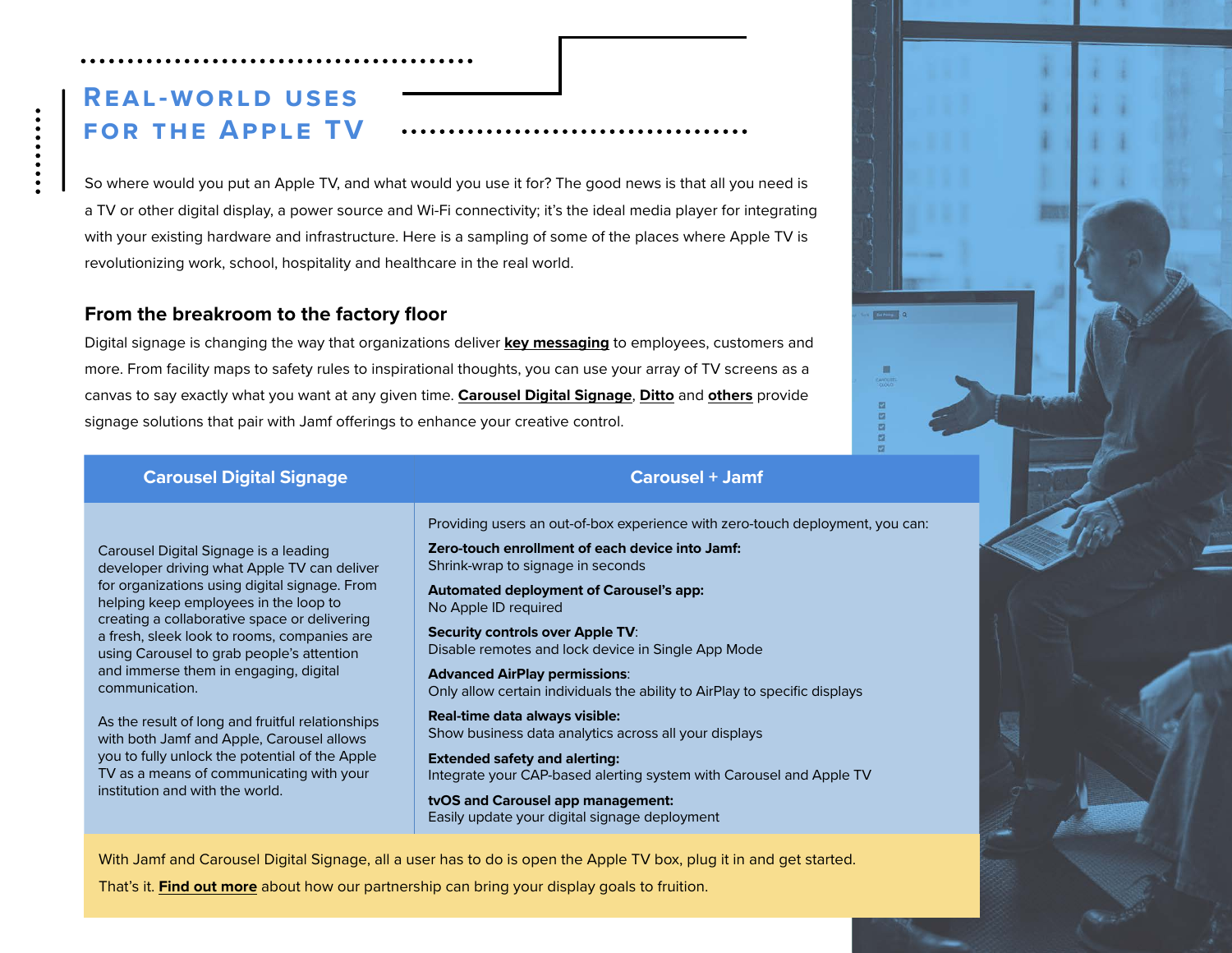

# **Real-world uses for the Apple TV**



Apps like **[Numerics](https://marketplace.jamf.com/details/numerics/)** and **[Splunk TV](https://apps.apple.com/us/app/splunk-tv/id1420233637)** drive beautiful, informative dashboards that can keep your team apprised of KPIs and other data-driven insights. More and more business leaders are discovering the benefits of presenting this information in a way that motivates harder work and drives innovative conversations.

#### **Hotel rooms**

**[Monscierge for Apple TV](https://marketplace.jamf.com/details/monscierge-s-apple-tv-for-hospitality/)** and **[Glyde TV](https://marketplace.jamf.com/details/glyde-tv/)** are two solutions that provide in-room entertainment for hotel guests, providing age-appropriate content and allowing users to access their personal accounts for streaming services. Guests can also locate information about hotel amenities and room service options. And Jamf makes it easy to remotely wipe the Apple TV whenever a guest leaves, making sure the room is ready for the next occupant.

#### **Hospital rooms**

As with hotels, **[hospitals](https://www.jamf.com/resources/videos/university-of-utah-health-uses-digital-signage-platform-for-patient-education-and-general-well-being/)** can provide in-room entertainment for patients with Apple TV devices, enhancing the healing process with distraction therapy. Healthcare providers can also deliver detailed treatment and therapy instructions by casting video content from their personal devices with AirPlay. The **[Jamf Healthcare Listener](https://marketplace.jamf.com/details/jamf-healthcare-listener/)** integration allows admins to automatically trigger remote MDM commands like remote wipe to tvOS devices in patient rooms.

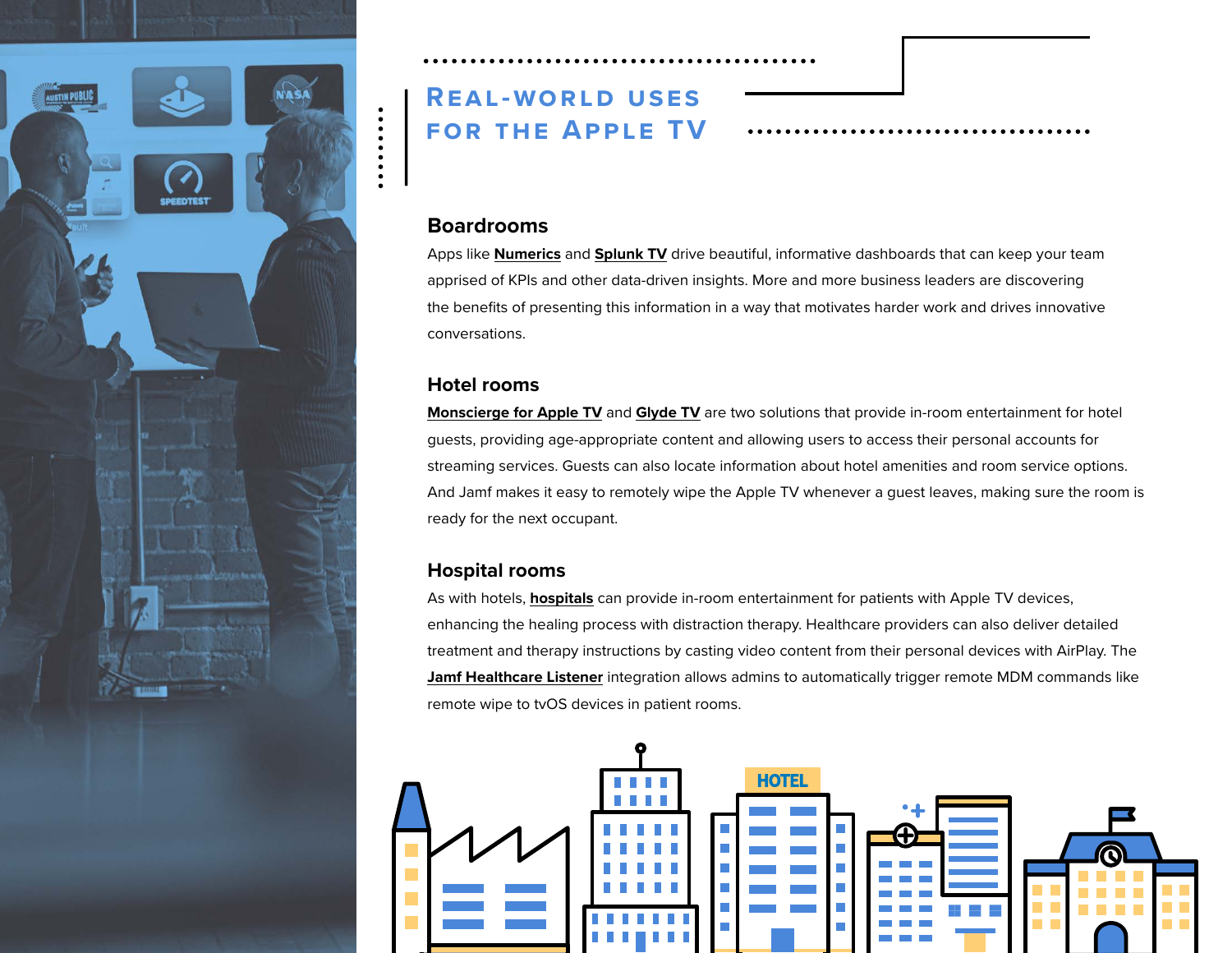## **Real-world uses for the Apple TV**

#### **Classrooms**

In both **[K-12](https://resources.jamf.com/documents/white-papers/apple-tv-management-moving-education-forward.pdf)** and **[higher education](https://resources.jamf.com/documents/white-papers/apple-tv-management-moving-higher-education-forward.pdf)** classrooms, educators can use Apple TV to replace expensive and high-maintenance projectors, easily displaying digital slides and documents without being tethered to a board at the front of the room. Teachers and students alike can AirPlay presentations from Macs, iPads, iPhones or even non-Apple devices. It's easy to allow students to collaborate in real time and to expand the conversation with videoconferencing capabilities. The Apple TV is now your best option for an all-in-one classroom tool!

There's really no limit to what Apple TV can do for your organization, whether it's a single device or an extensive fleet. Just plug it in to a TV screen and you're ready to begin the process of transformation.

### **AirPlay interrupt with Jamf + Carousel**

One of the great features of using Apple TV is that each device can be available for individual use up until the point when you need to display important messaging across your fleet. Jamf and Carousel Digital Signage make it easy to interrupt AirPlay sessions and instantly override them with your priority content. Whether it's a student giving a presentation, a patient watching instructional videos or even one of your employees streaming a personal playlist for background music, you don't need to let it get in the way of emergency updates like weather alerts or other safety notifications. **[Learn more](https://marketplace.jamf.com/details/carousel-digital-signage/)**